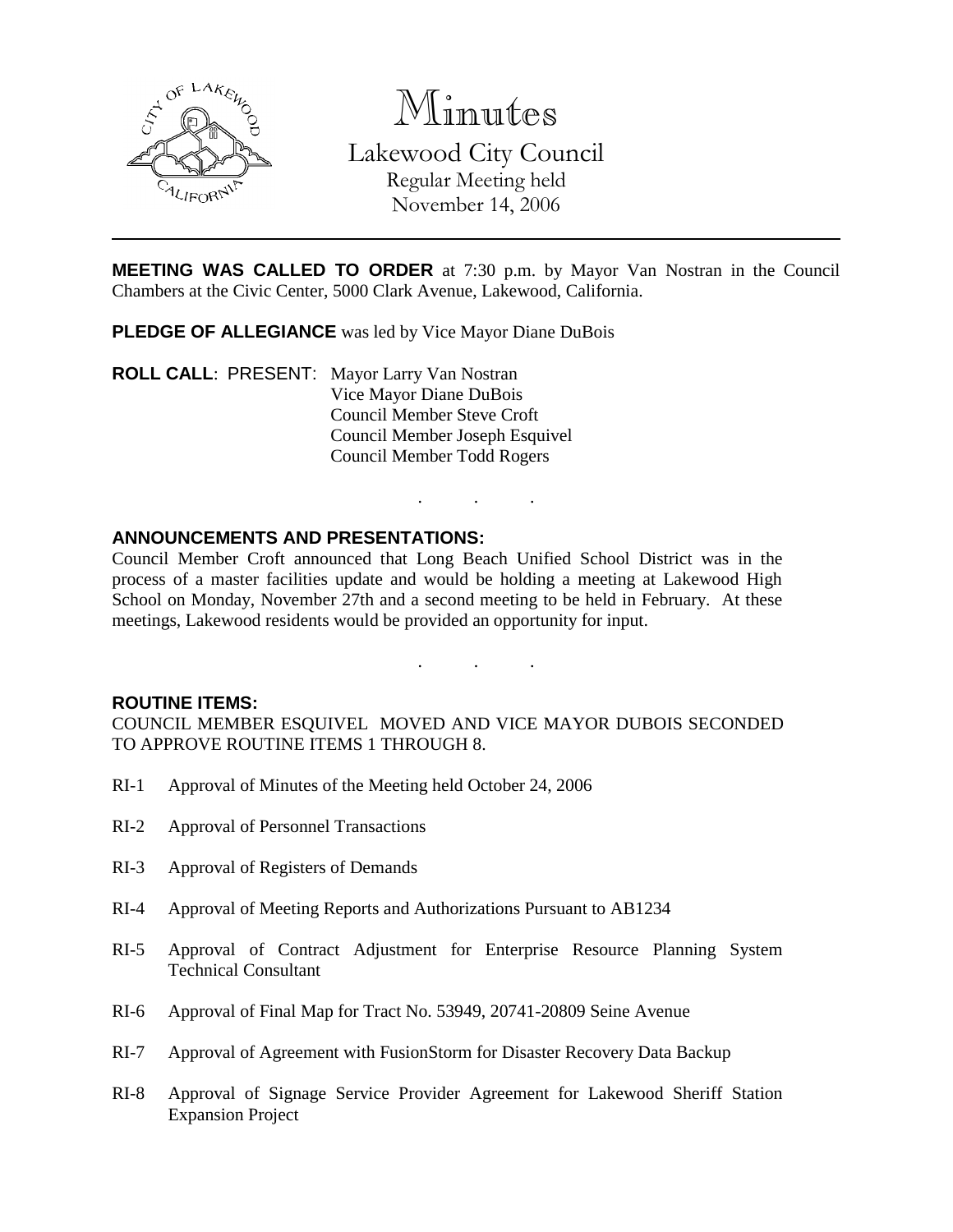City Council Minutes November 14, 2006 Page 2

#### **ROUTINE ITEMS:** Continued

UPON ROLL CALL VOTE, THE MOTION WAS APPROVED:

AYES: COUNCIL MEMBERS: Esquivel, DuBois, Rogers, Croft and Van Nostran NAYS: COUNCIL MEMBERS: None

# **1.1 • APPEAL OF CONDITIONAL USE PERMIT CASE NO. 384, AMENDMENT NO. 1, PERTAINING TO TWO FREE-STANDING SIGNS AT A COMMERCIAL CENTER LOCATED AT 5436 WOODRUFF AVENUE**

. . .

Director of Community Development Chuck Ebner gave an oral presentation based on the report in the agenda stating that a request had been received for an appeal of the Planning and Environment Commission's decision regarding Conditional Use Permit Case No. 384, Amendment No. 1. The Conditional Use Permit (CUP) had been issued for the replacement of two existing signs at the Lakewood Marketplace located at Woodruff Avenue and South Street. Mr. Martin Schuster, owner of the property on the eastern border of the subject location, was objecting to the placement of the sign, stating that there was another option for the location of the sign which would be less intrusive upon his property. Mr. Ebner noted that when Mr. Schuster had expressed his concerns to the Planning and Environment Commission, the Commission had added a condition to the CUP that the applicant provide additional mature screen landscaping between the sign and the boundary wall with Mr. Schuster's property.

City Attorney Steve Skolnik explained the appeal process, noting that unless a hearing de novo was requested by the City Council, the appeal would be based upon the information and record of the Planning and Environment Commission hearing.

Mr. Ebner clarified that the reason a CUP was required was to allow the development on the property to exceed the number of signs allowed by the Lakewood Municipal Code.

Responding to a question from Council Member Rogers, Mr. Ebner stated that the alternate location suggested by Mr. Schuster would require the relocation of water and/or power lines and major landscaping changes.

Mayor Van Nostran opened the public hearing at 7:46 p.m. and called for anyone in the audience wishing to address the City Council on this matter.

Martin Schuster stated that he had owned the property since 1987. He stated that the new sign would have a larger lighted area, making it even more visible from his property. He noted that moving the sign to the other side of the driveway would not only decrease its visibility from his property, but make it more visible from the street.

In response to a question from Council Member Rogers, Mr. Schuster stated that the lighting was not the major factor, rather the size of the sign. Council Member Rogers suggested refining the Commission's recommendation to require that mature landscaping be an ongoing condition of the CUP approval.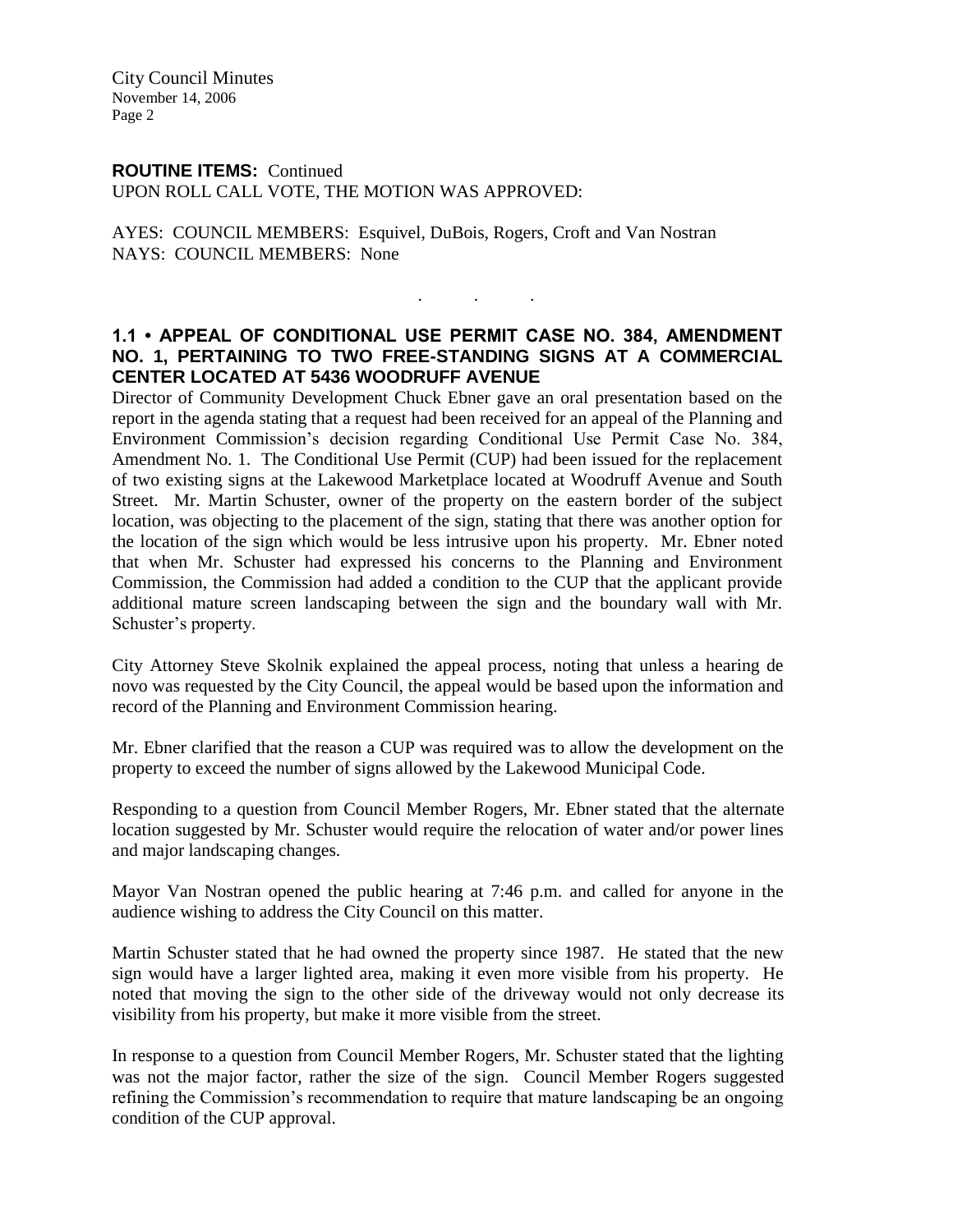City Council Minutes November 14, 2006 Page 3

**1.1 • APPEAL OF CONDITIONAL USE PERMIT CASE NO. 384, A-1** - Continued Don Kinder, representing Toiib Enterprises, the property manager, stated that locating the sign on the other side of the driveway would require moving a mature tree, relocating a sprinkler system controller and excavation for electrical conduit. Mr. Kinder responded to a question from Council Member Rogers by stating that he would not oppose a condition to require mature landscaping as an ongoing condition for the CUP.

The City Attorney clarified that the intent of the Planning and Environment Commission had been that mature landscaping be maintained as a screen for the neighboring property and that the landscaping plan, including requiring permanent maintenance, could be reviewed and approved by the Development Review Board.

Jasen Montiel, representing San Pedro Sign Company, confirmed for Vice Mayor DuBois that the proposed new sign would be a little wider, but not any taller than the present sign and would only be illuminated during business hours of the named stores.

COUNCIL MEMBER ROGERS MOVED AND COUNCIL MEMBER CROFT SECONDED TO CLOSE THE PUBLIC HEARING. UPON ROLL CALL VOTE, THE MOTION WAS APPROVED:

AYES: COUNCIL MEMBERS: Esquivel, DuBois, Rogers, Croft and Van Nostran NAYS: COUNCIL MEMBERS: None

Vice Mayor DuBois noted that the new sign would not be significantly larger than the existing sign and would not be an impediment to the sight line for traffic entering and exiting the driveway.

Council Member Rogers confirmed from the project contractor that there was currently no electrical access on the other side of the driveway and that to excavate to provide access would be expensive.

Council Member Rogers stated that it was the desire of the City Council to be responsive to residents, while supporting businesses in the City. He further stated that he felt it was reasonable to both parties involved in this case to require the installation and maintenance of mature shrubbery between the sign and the neighboring property.

COUNCIL MEMBER ROGERS MOVED AND VICE MAYOR DUBOIS SECONDED TO DENY THE APPEAL OF CONDITIONAL USE PERMIT NO. 384, AMENDMENT NO. 1, BUT REQUIRE MATURE SHRUBBERY BE INSTALLED AND MAINTAINED TO PROVIDE SCREENING FOR THE APPROVED SIGN. UPON ROLL CALL VOTE, THE MOTION WAS APPROVED:

. . .

AYES: COUNCIL MEMBERS: Esquivel, DuBois, Rogers, Croft and Van Nostran NAYS: COUNCIL MEMBERS: None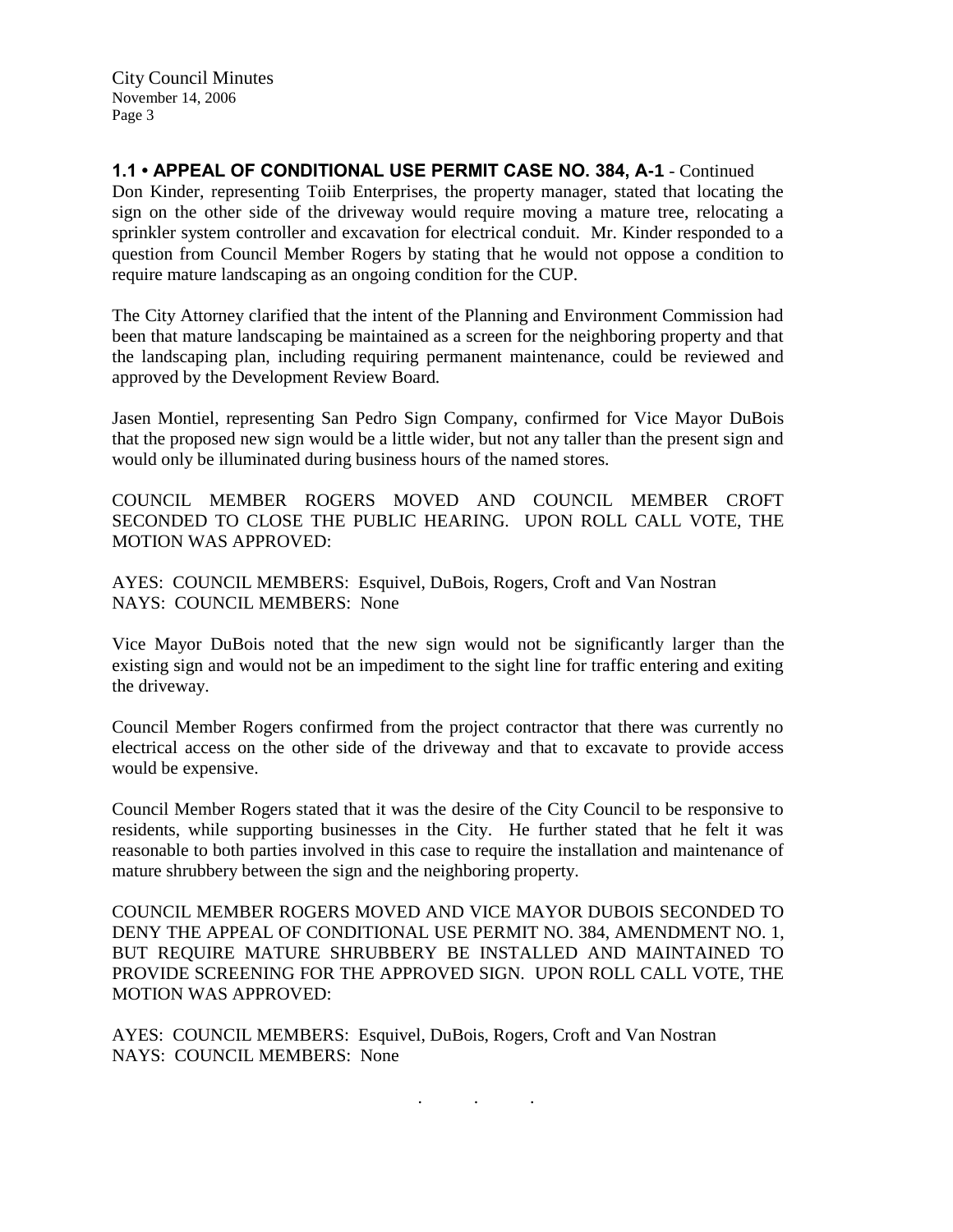## **1.2 • APPROVAL OF ALLOCATION OF FUNDS FOR CITIZENS' OPTIONS FOR PUBLIC SAFETY (COPS) GRANT 2006-07**

Deputy City Manager Sandi Ruyle made a brief presentation based on the memo in the agenda and stated the City was entitled to \$162,107 under the Citizens' Options for Public Safety (COPS) Grant. The grant monies were restricted for use for front line law enforcement services and Lakewood Station Commander, Captain Dave Fender, had prepared a written request of projects to be funded, including the Park Deputy and Bike Patrol program and several mission specific criminal enforcement and suppression programs. It was the recommendation of the Public Safety Committee that the City Council conduct a public hearing and approve the recommended programs for front line law enforcement services, directing the Director of Finance to appropriate the grant funds to the Supplemental Law Enforcement Services account.

Mayor Van Nostran opened the public hearing at 8:10 p.m. and called for anyone in the audience wishing to address the City Council on this matter. There was no response.

COUNCIL MEMBER ESQUIVEL MOVED AND COUNCIL MEMBER CROFT SECONDED TO CLOSE THE PUBLIC HEARING AND APPROVE THE COMMITTEE'S RECOMMENDATION. UPON ROLL CALL VOTE, THE MOTION WAS APPROVED:

AYES: COUNCIL MEMBERS: Esquivel, DuBois, Rogers, Croft and Van Nostran NAYS: COUNCIL MEMBERS: None

## **2.1 • APPROVING A SPECIFIC PLAN FOR 5601-5609 SOUTH STREET**

Mayor Van Nostran advised that the ordinance to approve the Specific Plan for 5601-5609 South Street had been introduced at the previous City Council meeting and was presented for second reading and adoption.

. . .

ORDINANCE NO. 2006-11; AN ORDINANCE OF THE CITY COUNCIL OF THE CITY OF LAKEWOOD ADOPTING SPECIFIC PLAN 2006-2 was read by title by Mayor Van Nostran.

VICE MAYOR DUBOIS MOVED AND COUNCIL MEMBER ESQUIVEL SECONDED TO WAIVE FURTHER READING OF ORDINANCE NO. 2006-11. UPON ROLL CALL VOTE, THE MOTION WAS APPROVED:

AYES: COUNCIL MEMBERS: Esquivel, DuBois, Rogers, Croft and Van Nostran NAYS: COUNCIL MEMBERS: None

VICE MAYOR DUBOIS MOVED AND COUNCIL MEMBER ESQUIVEL SECONDED TO ADOPT ORDINANCE NO. 2006-11. UPON ROLL CALL VOTE, THE MOTION WAS APPROVED:

AYES: COUNCIL MEMBERS: Esquivel, DuBois, Rogers, Croft and Van Nostran NAYS: COUNCIL MEMBERS: None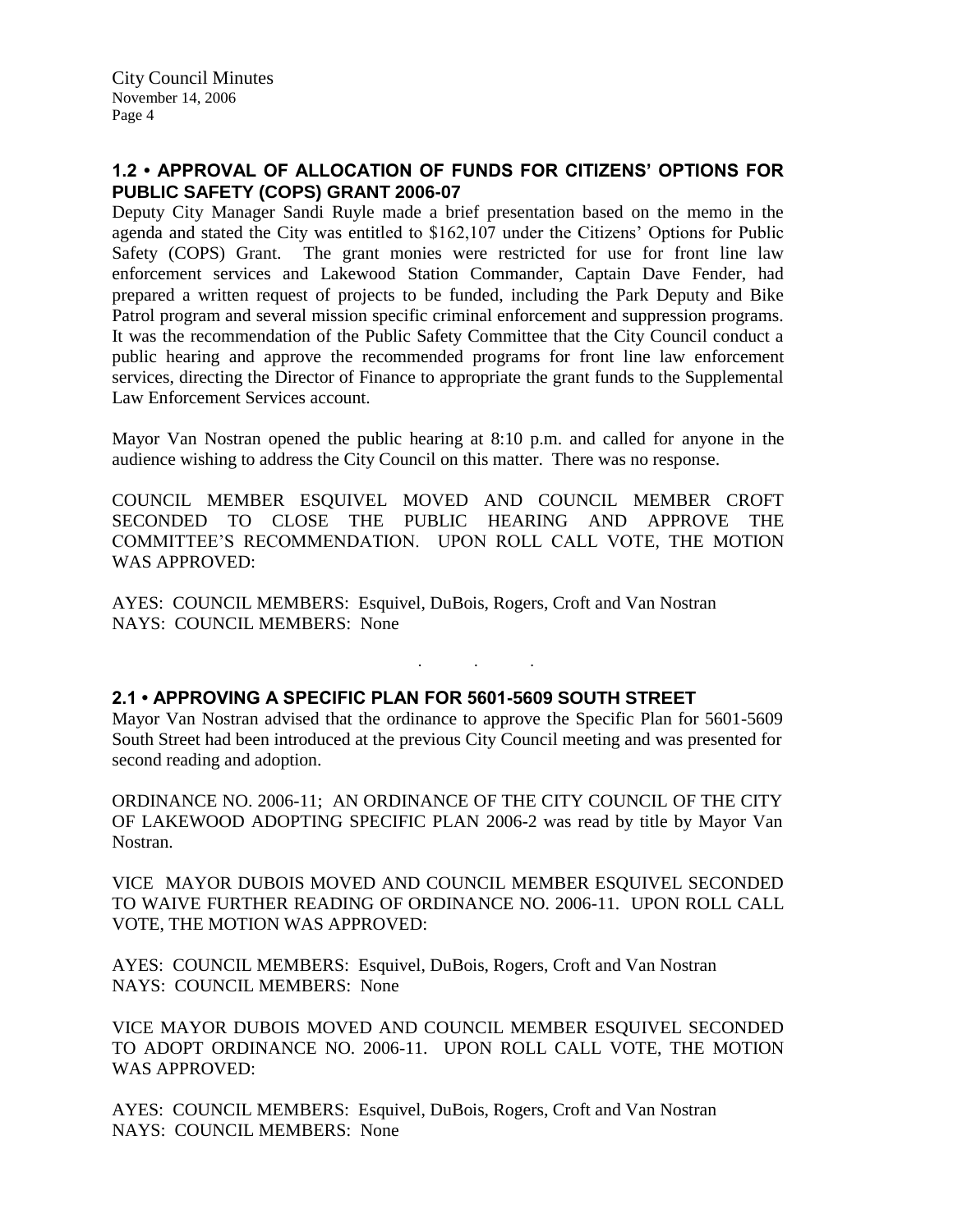# **3.1 • STATUS REPORT REGARDING APPROVED COLLECTOR FOR ELECTRONIC WASTE**

Public Works Director Lisa Rapp introduced the new Senior Management Analyst in the Public Works Department, Konya Vivanti. She reported that Ms. Vivanti had extensive experience with recycling programs and would present the update on collection of electronic waste.

Ms. Vivanti reported that in 2004, the City had registered with the California Integrated Waste Management Board (CIWMB) as a Certified Collector. Beginning in 2005, a door-todoor collection program for e-waste was implemented through an expansion of the Dial-a-Dump program. She advised that covered e-waste items included computer monitors; CRT, LCD and Plasma television screens; and laptop computers. Consumers paid a fee at the time of purchase, which the retailer passed through the CIWMB and was rebated to the City for collection of these items, enabling the recycling program to be self-supporting. Citing the increasing number of residents participating in the program, she concluded by stating that the program had proven to be a success both financially and in the amount of e-waste collected and recycled.

COUNCIL MEMBER CROFT MOVED AND VICE MAYOR DUBOIS SECONDED TO RECEIVE AND FILE THE REPORT AS PRESENTED. UPON ROLL CALL VOTE, THE MOTION WAS APPROVED:

AYES: COUNCIL MEMBERS: Esquivel, DuBois, Rogers, Croft and Van Nostran NAYS: COUNCIL MEMBERS: None

# **3.2 • PURCHASE OF REMAINING FURNITURE, FIXTURES AND EQUIPMENT FOR LAKEWOOD SHERIFF STATION EXPANSION PROJECT**

. . .

The Director of Public Works gave a presentation based on the memo in the agenda and stated that in order for the remaining furniture, fixtures and equipment to be delivered in time to complete Phase I of the Lakewood Sheriff Station Renovation Project, they must be ordered now. She advised that there were a number of "piggyback" purchasing agreements available to the City for purchase of the required items, including the CMAS program through the State of California and the County of Los Angeles vendor agreement program. It was the recommendation of staff that the City Council authorize the issuance of purchase orders for furniture, fixtures and equipments for Phase I in an amount not to exceed \$100,000.

Ms. Rapp displayed slides showing the progress to date on the station renovation and expansion. She noted that completion was projected for September, 2007.

VICE MAYOR DUBOIS MOVED AND COUNCIL MEMBER CROFT SECONDED TO AUTHORIZE STAFF TO ISSUE PURCHASE ORDERS FOR FURNITURE, FIXTURES AND EQUIPMENT USING EXISTING PURCHASING AGREEMENTS IN AN AMOUNT NOT TO EXCEED \$100,000.